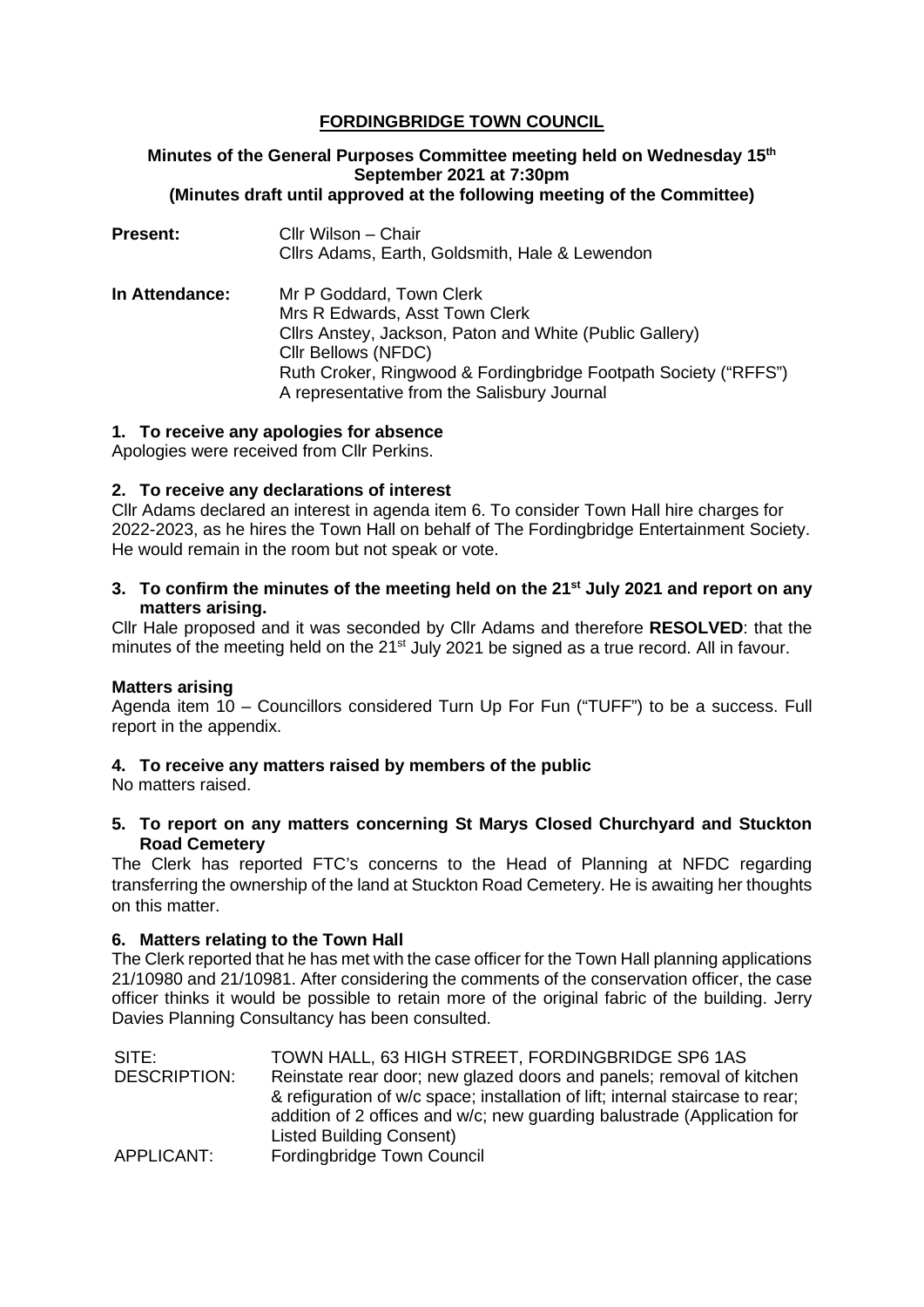- To consider Town Hall hire charges for 2022-2023 Cllr Lewendon proposed and it was seconded by Cllr Earth and therefore **RESOLVED:** to leave the Town Hall hire charges unchanged. All in favour.
- To review charges for craft and food fairs There is currently no charge for the craft and food fairs to hire the Town Hall. These fairs have been organised with the aim of increasing footfall in the town and raising money for charity. Stallholders pay for their tables and are possibly unaware that the hall hire is free. The Clerk reported that the cost to hire the hall for the day is £70.

The RFO recommended allowing the hall to be hired free of charge for a further two craft fairs and two food fairs to encourage the event to restart post-Covid. After that to reconsider the decision not to charge.

Cllr Hale proposed and it was seconded by Cllr Wilson and therefore **RESOLVED**: to accept the recommendation of the RFO to allow the hall to be hired free of charge for a further two craft fairs and two food fars, on the condition that the organiser confirms that money from the event is going to charity. All in favour.

# **7. To report on any matters relating to the Information Office**

The Clerk reported that the police were called following an incident at the Information Office at the beginning of September, and the office closed to the public with immediate effect. The Information Office remained closed for the following three days to allow NFDC the time to put in the necessary support for the person concerned. The risk assessment has since been revised to make the Information Office a safer working environment. There will always be two members of staff in the building during 10am-4pm when the office is open to the public.

The Clerk reported that under the SLA (Service Level Agreement) with NFDC, FTC is only required to open the Information Office on a Monday, Wednesday and Friday.

#### Staff have personal alarms only. *Action: Clerk to investigate an alarm to go on the building*

#### **8. To report any matters concerning footpaths**

Jobs for Lengthsman  $-8$ <sup>th</sup> October 2021

It was reported that the footpaths outside the new estate on Whitsbury Road are in a bad state. Also, that the hedge at Tinkers Cross has not been cut and there are brambles protruding from it. The Clerk reported that the contractor has been asked to cut the hedge. *Action: Clerk to find out who owns the field on the Eastern side of Whitsbury Road at the top*

Ruth Croker (RFFS) reported that there would be no improvement to footpath 84 (footpath north of Pennys Lane, past the Junior School) until after building work has commenced on site 18. There are no plans for the developers to upgrade this path.

Cllr Lewendon reported that the open culvert on footpath 62 (on the Avon Valley Path from Burgate Manor Farm crossing the river) has been reported and still needs repairing.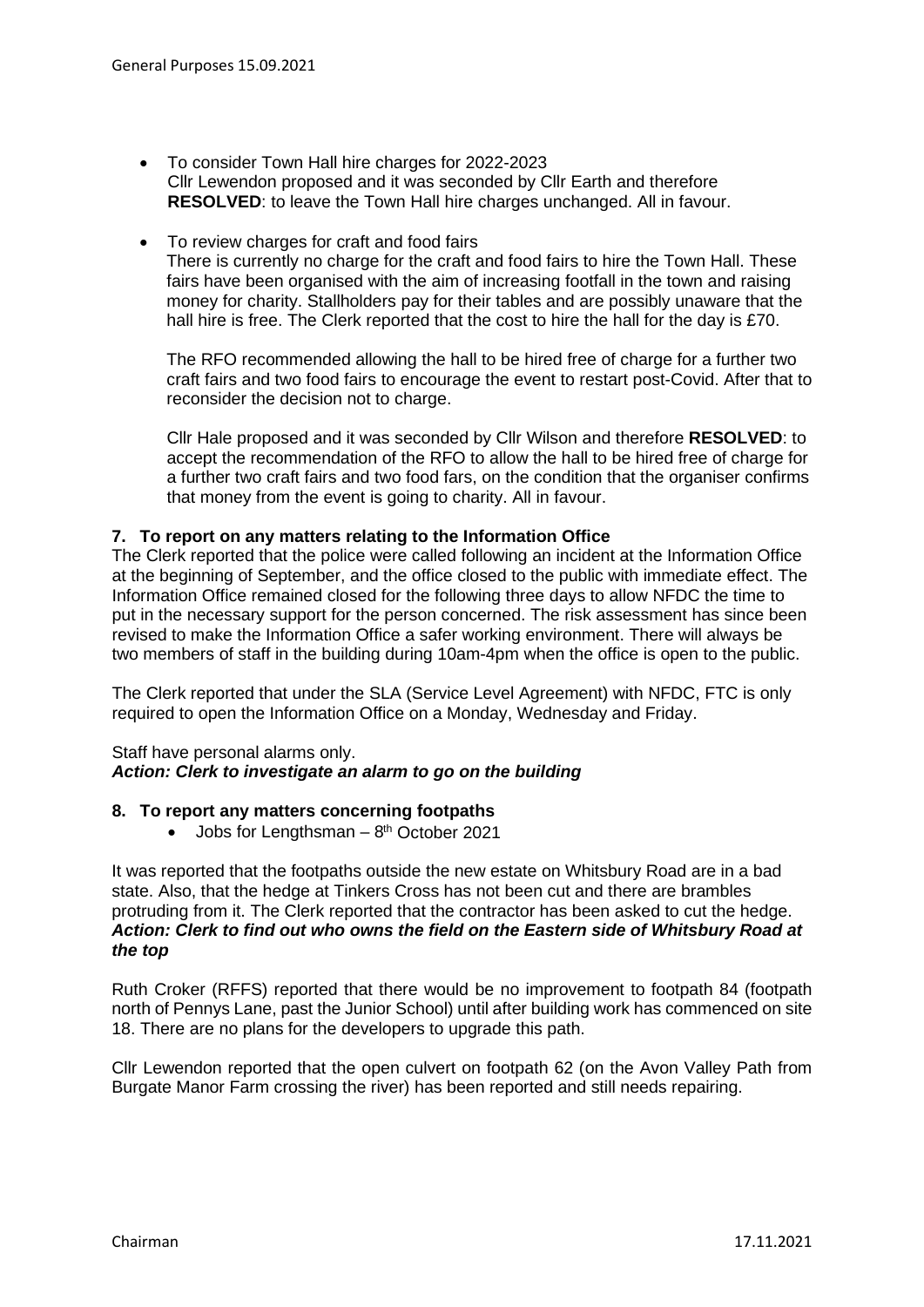## **9. To report on any matters concerning Allotments**

Cllr Wilson reported that there will be 18 new allotments at the Whitsbury Road site. Two cattle troughs would be purchased for the water supply. £1400 will be given to Fordingbridge Town Council in lieu of electricity. The new car park will have a membrane to stop weeds growing.

Cllr Wilson reported that a company called Milestone Infrastructure has offered support in the form of labour and materials for the Fry's Field allotments community plot on Fordingbridge Town Council's land. Fordingbridge Greener Living will be involved in the setting up of the community plot and members will run this project between them.

### **10. To note any items of correspondence**

A report was received from the Turn Up For Fun ("TUFF") project. Full report in the appendix. *Action: Clerk to write letter of thanks to TUFF project leader*

#### **11. To receive a report from the Clerk or any other relevant business** Nothing to report.

# **12. To note the date of the next meeting as 17th November 2021**

The meeting finished at 7.56pm.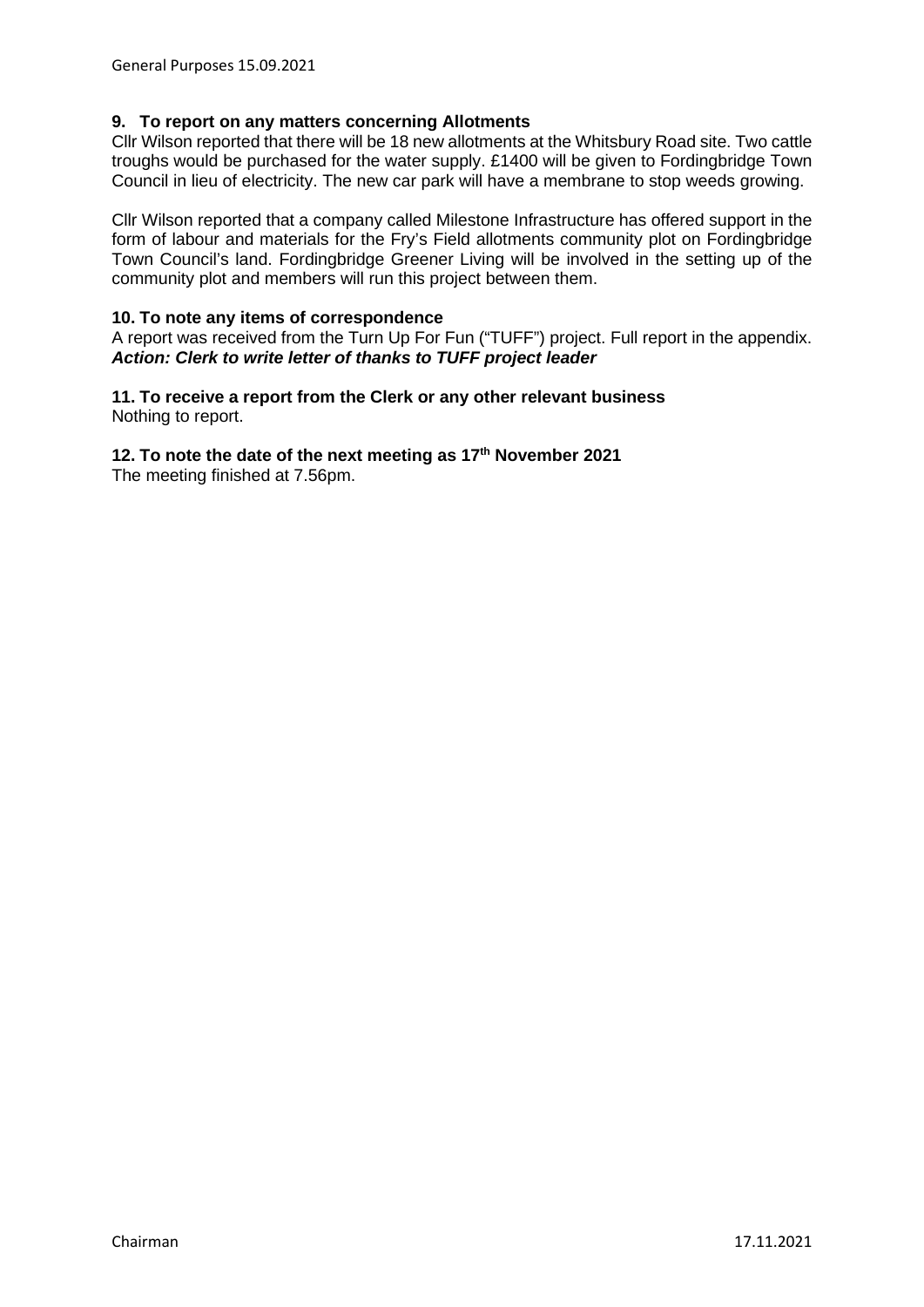# **APPENDIX**

# **TUFF in Fordingbridge Summer 2021.**

TUFF ran 15 free, open access sessions at Fordingbridge Junior School during the school summer holidays this year. Sessions ran on Wednesday mornings, and Thursdays in the morning and afternoon. All sessions were completely free of charge, and open to unaccompanied children over 8, and children under that age with an adult.

Sessions were advertised through our facebook page,facebook local listings pages, a flier which went home in bookbags, word of mouth and through the Town Council.

Because there was a paid for sports club running at the school in the first 2 weeks of the holiday, we were careful to keep our activities separate, and used the front playground area. After that, we used the further playground, and ended up using the grass field in front of the Annex for the rest of the sessions. We used the school hall for a couple of sessions, when the weather was not so good, but were mostly outside.

We were still aware of ensuring Covid safety despite restrictions being lifted, including having hand sanitiser and anti-bac spray for equipment when necessary, encouraging a bit of space when playing, and an awareness of numbers, especially if we were inside. A Covid risk assessment was available, in addition to our usual risk assessment. Everyone who attended signed in, with contact details and confirming that they did not have any possible symptoms.

In total, we had 106 recorded visits over the 15 sessions, although this generally doesn't include parents/carers who stayed, of which there were many. We had one session where no one came (the weather was extremely changeable on this day), and the maximum was 18. Although we don't record ages, the youngest child attending was under 1, and the oldest was approx 12. Children mostly came from the Fordingbridge schools, but a small group of home educated children joined us as well.

A range of adults stayed, not just parents, but also grandparents and other relatives as well as a childminder. Many joined in, or supported their children playing, but also took the opportunity to meet friends and socialise themselves, some joined in for themselves, particularly with some of the craft activities!

Some children came who were moving from the Infants to the Junior school, and it was an opportunity for them to explore the new site in a gentle and fun way, and also for those already at the Junior school to tell them all about it. This is one of the many benefits of having activities which are open to all ages etc.

We had a number of children with additional needs who came along, and one mum in particular said how much she valued being able to come to the sessions and enjoyed how much freedom and how unpressurised it was.

We offered a wide range of activities, much in response to the children... these included, circus skills, skipping, basketball, football and cricket skills, paperboats and origami, beads, facepainting, dream catchers and weaving, ceramic painting, clay, printing, big bubbles, kite making and flying, masks, badges and keyrings, parachute and playground games, drawing and painting, ropes and play on the playground equipment at the school.